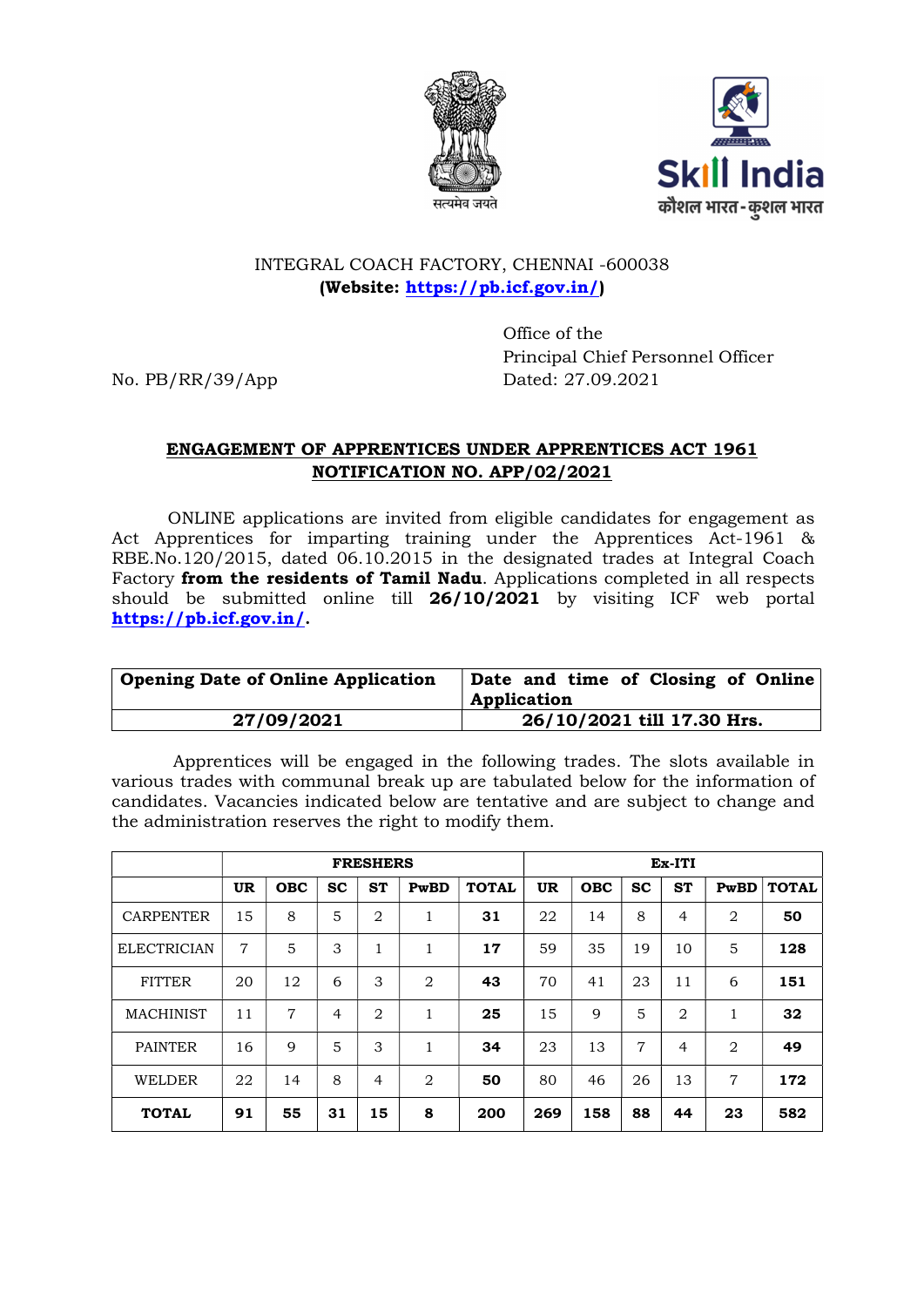|                   | Fresher                       |              |              |  |   | EX-ITI               |    |            |           |           |      |              |
|-------------------|-------------------------------|--------------|--------------|--|---|----------------------|----|------------|-----------|-----------|------|--------------|
| <b>TRADE</b>      | <b>UR</b>                     | OBC          | SC           |  |   | <b>ST PwBD TOTAL</b> | UR | <b>OBC</b> | <b>SC</b> | <b>ST</b> | PwBD | <b>TOTAL</b> |
| MLT-<br>Radiology | $\overline{2}$                |              |              |  |   |                      | -  |            |           |           |      |              |
| MLT-<br>Pathology | $\mathfrak{D}_{\mathfrak{p}}$ |              |              |  |   |                      |    |            |           |           |      |              |
| <b>PASAA</b>      | -                             |              |              |  |   |                      |    |            |           |           |      | 2            |
| Total             | 4                             | $\mathbf{2}$ | $\mathbf{2}$ |  | - | 8                    |    |            |           |           |      | 2            |

Abbreviations used : SC - Scheduled Caste, ST - Scheduled Tribe, OBC - Other Backward Classes, UR – Unreserved, PwBD- Persons with Benchmark Disabilities, PASAA - Programming and System Administration Assistant.

Candidates belonging to 'SC', 'ST', and 'OBC' should necessarily enclose the requisite certificate. Otherwise they will be considered as 'UR' only, with age limit pertaining to UR.

#### Note:

- (i) Candidates with higher qualifications viz. Engineering / Degree / Diploma are not eligible to apply.
- (ii) This notification is purely for giving Apprenticeship training and not for employment.
- (iii) In case of any clarification, candidates may contact 044-26147708 during office hours only i.e. from 09:30 to 17:30 hrs on week days and from 09:30 to 12:30 hrs on Saturdays.

#### 2. ELIGIBILITY OF PERSONS WITH BENCHMARK DISABILTIES:

Vacancies are reserved for persons with disability under the following physical standards as per extant provisions. Training in the relevant trade will be subject to permissible disability in the trade as noted below.

| S.No. | <b>Trade</b> | Categories of disabled who<br>could apply for Engagement |
|-------|--------------|----------------------------------------------------------|
|       | Fitter       | OL, LV, HH, BL                                           |
|       | Welder       | OL, HH                                                   |
| 3     | Carpenter    | OL, HH                                                   |
|       | Painter      | OL, HH                                                   |
| 5     | Machinist    | LV, OL, HH                                               |
|       | Electrician  | OL, HH                                                   |

Abbreviations: OL–One Leg, BL–Both Legs, LV–Lower vision, HH– Hard of Hearing.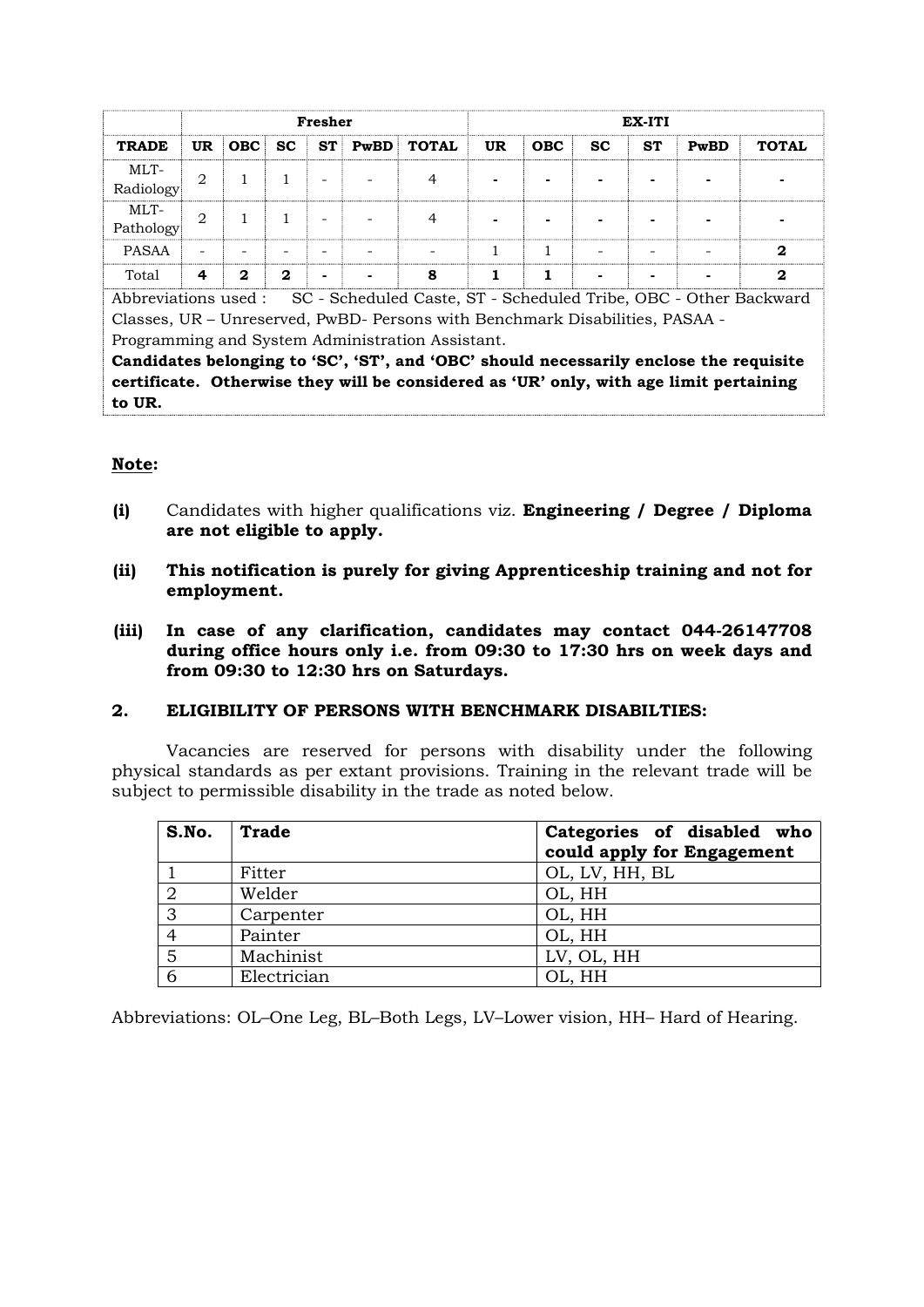## 2.1 Definition of Disabilities:

(a) Blindness: Blindness refers to a condition where a person suffers from any of the following conditions, namely

- (i) Total absence of sight; or
- (ii) Visual acuity not exceeding 6/60 or 20/200 (Snellen) in the better eye with correcting lenses.
- (iii) Limitation of the field of vision subtending an angle of 20 degree or worse.

Low vision: "Person with low vision" means a person with impairment of visual functioning even after treatment or standard refractive corrective but who uses or is potentially capable of using vision for the planning or execution of a task with appropriate assistive device.

(b) Hearing Impairment: "Hearing impairment" means loss of 60 decibels or more in the better ear in the conversational range of frequencies. Hearing impairment would also include persons who are deaf and dumb.

(c) Locomotor disability: "Locomotor disability" means disability of the bones, joints or muscles leading to substantial restriction of the movement of the limbs or any form of cerebral palsy.

Cerebral Palsy: "Cerebral Palsy" means a group of non-progressive conditions of a person characterized by abnormal motor control posture resulting from brain insult or injuries occurring in the pre-natal, peri-natal or infant period of development.

All the cases of orthopedically handicapped persons would be covered under the category of "locomotor disability or cerebral palsy".

Only such Persons would be eligible for reservation in services/Posts who suffers from not less than 40% of relevant disability.

# 2.2 Disability certificates:

A physically handicapped person who wants to avail the benefits of reservation would have to submit disability certificate issued by the central/state government.

# 3. ELIGIBILITY CONDITIONS:

# 3.1 Age : 15 to 24 years. Age of the candidate will be reckoned as on 26.10.2021.

The upper age limit is relaxable by 3 years for OBC candidates, 5 years for SC/ST candidates and 10 years for Persons with Benchmark Disabilities (PwBD), candidates.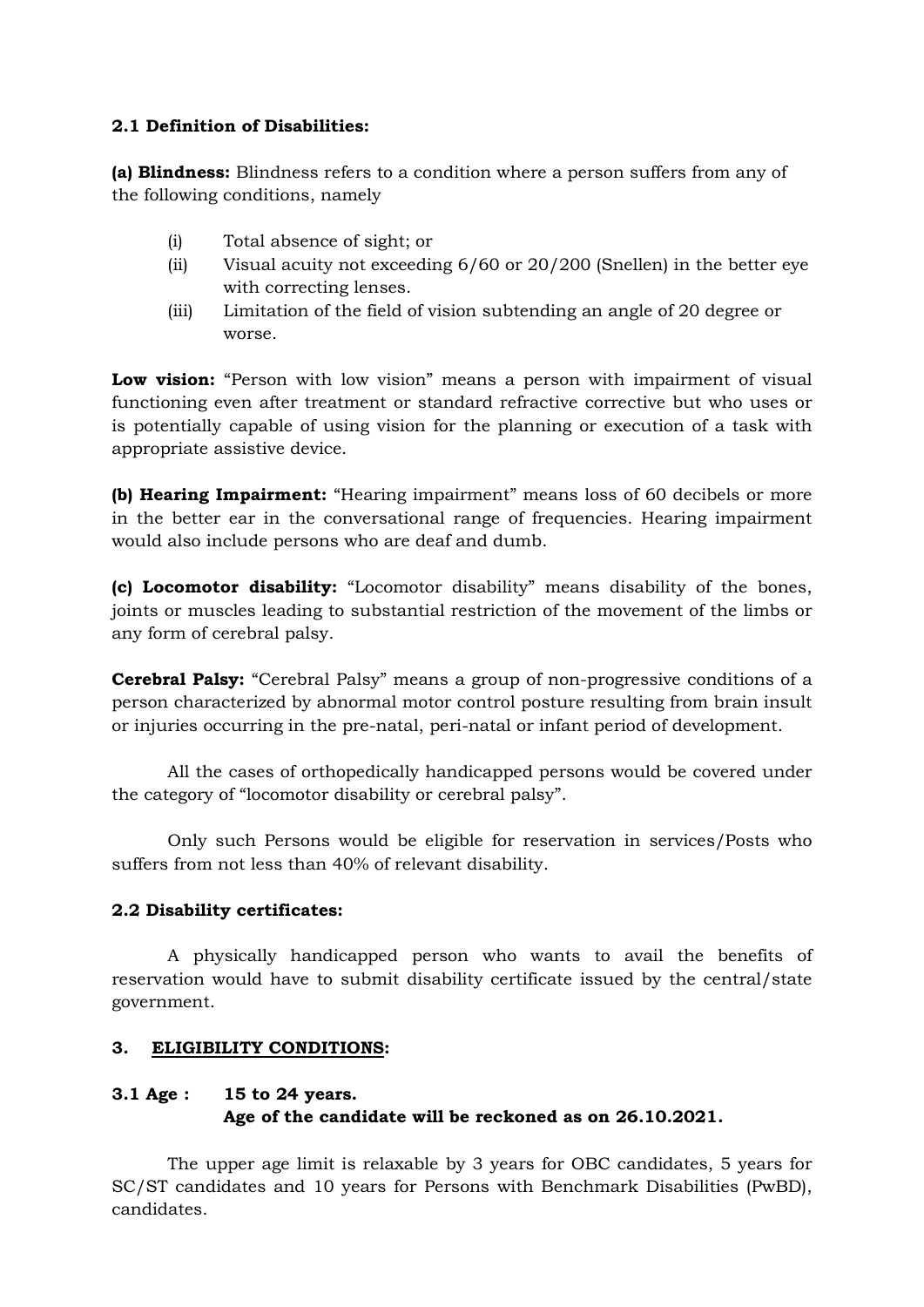### 3.2 Minimum Educational Qualification& Training Period

| Ex-ITI                                    | Qualification                                                                                                                                                                                                                                                                                                                        |                        |  |  |  |  |
|-------------------------------------------|--------------------------------------------------------------------------------------------------------------------------------------------------------------------------------------------------------------------------------------------------------------------------------------------------------------------------------------|------------------------|--|--|--|--|
| Fitter,<br>Electrician&<br>Machinist      | Should have passed Std $X$ (with a minimum of $50\%$<br><b>marks</b> ) with Science & Maths under 10+2 system or its<br>equivalent and also possess National Trade Certificate in<br>the notified trade issued by the National Council for<br>Vocational Training or State Council for Vocational<br>Training of one year and above. | 1 year                 |  |  |  |  |
| Carpenter,<br>Painter&<br>Welder          | Should have passed Std $X$ (with a minimum of 50%<br><b>marks</b> ) under 10+2 system or its equivalent and also<br>possess National Trade Certificate in the notified trade<br>issued by the National Council for Vocational Training or<br>State Council for Vocational Training of one year and<br>above.                         | 1 year                 |  |  |  |  |
| Programming<br>and System<br>Admin. Asst. | Should have passed Std X (with a minimum of 50%<br>marks) and also possess National Trade certificate in the<br>trade of Computer Operator and Programming Asst.<br>issued by the National Council for Vocational Training or<br>State Council for Vocational Training of one year and<br>above.                                     | 1 year                 |  |  |  |  |
| <b>Freshers</b>                           | Qualification                                                                                                                                                                                                                                                                                                                        | Period of<br>Training  |  |  |  |  |
| Fitter,<br>Electrician &<br>Machinist     | Should have passed Std X (with minimum<br>50%<br>aggregate marks) with Science &Maths under<br>$10+2$<br>system or its equivalent.                                                                                                                                                                                                   | 2 years                |  |  |  |  |
| Carpenter &<br>Painter                    | Should have passed Std X (with minimum 50%<br>aggregate marks) under 10+2 system or its equivalent.                                                                                                                                                                                                                                  | 2 years                |  |  |  |  |
| Welder                                    | Should have passed Std X (with minimum 50%<br>aggregate marks) under 10+2 system or its equivalent.                                                                                                                                                                                                                                  | $1$ year $3$<br>months |  |  |  |  |
| <b>MLT</b><br>(Radiology &<br>Pathology)  | Should have passed <b>Std XII</b> examination under $10 + 2$<br>system with Physics, Chemistry & Biology.                                                                                                                                                                                                                            | $1$ year $3$<br>months |  |  |  |  |

Note: (i) Candidates selected for training will not be allowed to withdraw from training except for reasons, which are beyond their control. Before commencement of the training, the candidates have to execute a contract of Apprenticeship.

(ii) Those who willfully absent themselves are liable to refund the whole cost of their training as well as the amount paid as stipend as determined by the Central Apprenticeship Adviser.

# 3.3 Rate of stipend:

|           | <b>1. Freshers –</b> School pass-outs (class 10th)    | $\text{\textsterling}6000$ /- (per month) |
|-----------|-------------------------------------------------------|-------------------------------------------|
|           | <b>2. Freshers –</b> School pass-outs (class $12$ th) | ₹7000/- (per month)                       |
| 3. Ex-ITI | - National or State certificate holder                | ₹7000/- (per month)                       |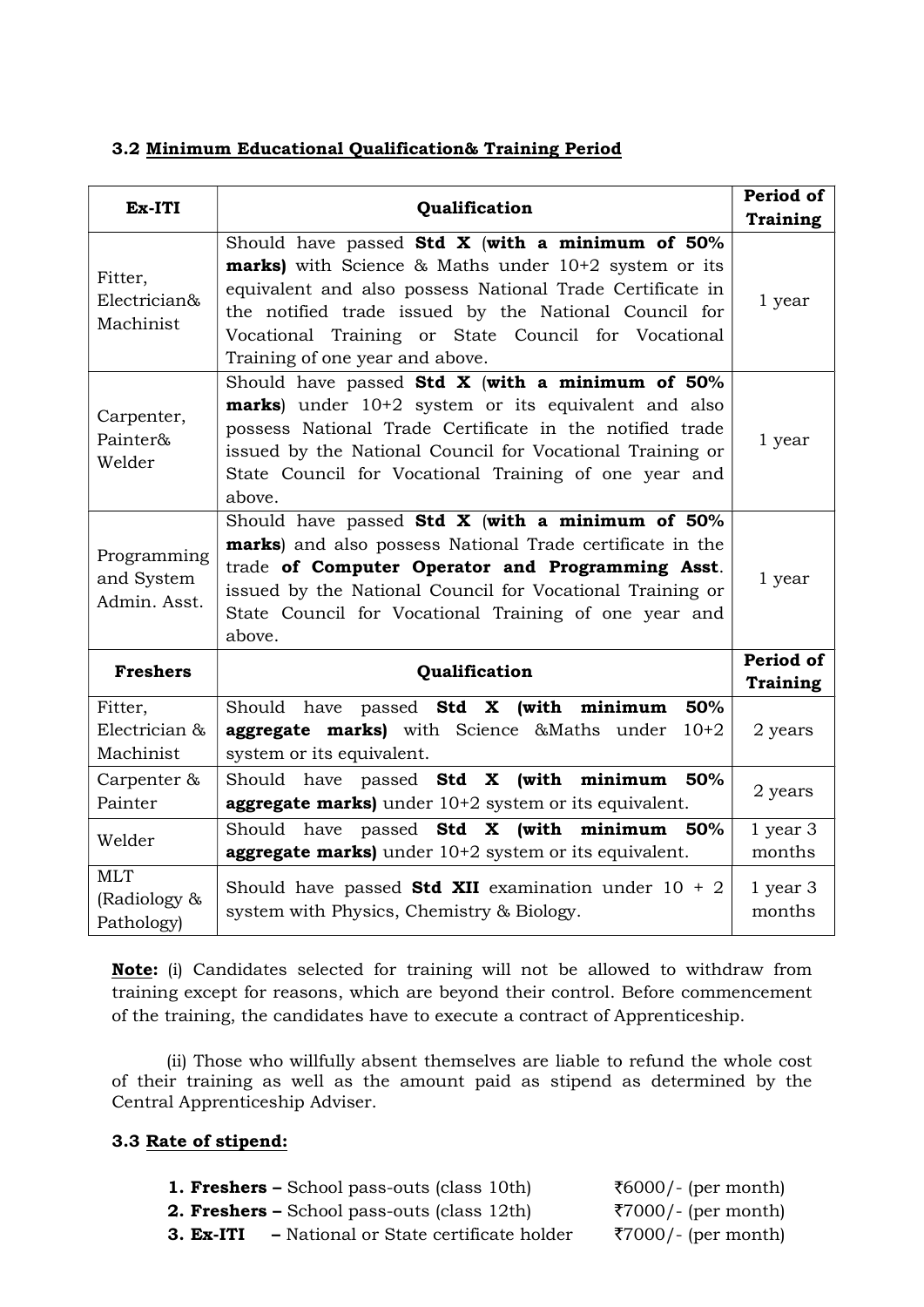Note: During the second year of apprenticeship training, there shall be an increase of 10 percent in the prescribed minimum stipend amount and further 15 percent increase in the prescribed minimum stipend amount during the third year of apprenticeship training.

In the case of National or State Certificate holder, the period of training already undergone by him or her shall be taken into account for the purpose of determining the minimum payable rate of stipend.

### 4. HOW TO APPLY

#### 4.1 APPLY ONLINE:

Facility for submission of online application will be available from 27/09/2021 to 26/10/2021 till 17:30 hrs on ICF website https://pb.icf.gov.in/

- (i) Application will be accepted only through online mode.
- (ii) Candidates who wish to apply need to log on to the ICF web portal https://pb.icf.gov.in/
- (iii) Candidates should read the notification thoroughly and fill in the online application form correctly & submit. Before filling the application form, candidates should keep ready all the data of documents/certificates required to be filled in and image of recent passport size photograph (not more than 200 KB) in jpg/jpeg format.
- (iv) System generated registration number is the candidate's individual Registration ID & the password to generate acknowledgement is their date of birth.

For login purpose, candidate should use the online registration number generated, with password as date of birth in "ddmmyyyy" format.

(v) A processing fee of  $\overline{\xi}$ .100/- + service charges as applicable (non-refundable) is to be paid through online mode. No application fee is required to be paid by SC/ST/PwBD/Women candidates.

#### (vi) No request of refund of fee once remitted by the candidate will be entertained by ICF under any circumstances.

- (vii) Before clicking the submit button, the candidate is advised to check whether the details fed in are correct.
- (viii) Processing Fee Payment instruction (For candidates other than SC/ST/PwBD/Women): After successful payment of processing fee of Rs.100/- through online, a unique Transaction ID starting with **'DU'** will be sent by payment gateway system to the registered mobile number. Candidates should preserve this Transaction ID for future references of payment detail.
- $(ix)$  Candidates are NOT required to send/submit any documents including system generated application form to ICF through Post/e-mail/FAX/By hand.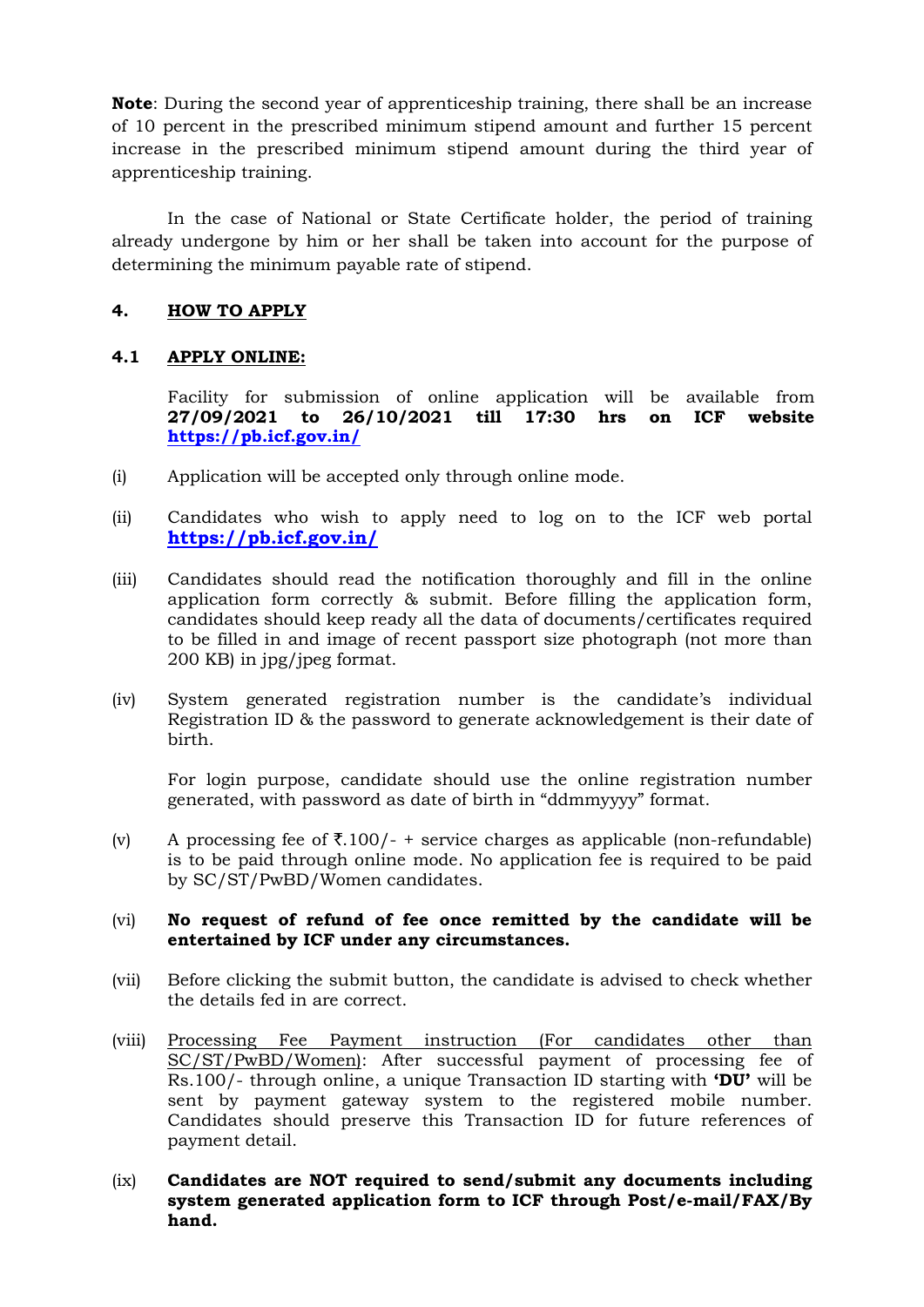- (x) After final submission, candidates can generate the acknowledgement form from the system. The candidates are advised to take a printout of the acknowledgement generated by the system which is required to be submitted at the time of Document Verification.
- 4.2 Mode of Communication: All communication from ICF administration will be sent by SMS or e-mail only and the select/eligible list will be uploaded in ICF web portal **https://pb.icf.gov.in/**. All SMS communications from ICF Administration will be from 7397755127, 7397755128, 7397755129, 7397755130, 7397755131, 7397755132, 7397755133 and 7397755134 and will only be made to the mobile numbers mentioned in the application. These numbers are connected to a system for generating SMS. Any calls made to these numbers will not be answered. All e-mails will be sent by the administration only from **actappicf@gmail.com.** Candidates should maintain the same mobile number & e-mail id till the selection is completed & ICF administration will not be responsible for non-receipt of communication due to change in his/her mobile number or e-mail id. Candidates are advised to visit https://pb.icf.gov.in/ website for further updates.
- **5. MODE OF ENGAGEMENT:** The merit list will be based on marks obtained in Std X, whereas for MLT (Medical Lab Technician), merit list will be based on marks obtained in Std.XII.
- 5.1 Consideration when marks are equal: In the case of two candidates having the same marks, the candidate having older age shall be preferred. In case the dates of birth are also same, then the candidate who passed Std X examination earlier shall be considered first.
- **5.2** Allotment of Trade: Fresher candidates are allowed to exercise their option for trades. Based on the order of merit and availability of vacancy in the respective trade, they will be allotted trade. Once trade is allotted, request for change of trade will not be entertained. Candidates selected against benchmark disabilities, relevant trade permissible to them alone will be allotted.

In respect of Ex-ITI quota, they will be trained in the trade in which they are in possession of ITI certificate.

- 5.3 Standard of Physical Fitness/Medical Examination: The candidate should be physically fit as per the conditions applicable under the Apprentices Act, 1961 & Apprentices rules. Selected candidates should produce a Medical Certificate at the time of document verification in the prescribed form signed by Government authorized doctor (Gaz.) not below the rank of Asst. Surgeon of Central/ State Hospital in terms of Railway Board's letter no E(MPP)/2009/6/14 dated 04.12.2018.
- **5.4 Engagement and contract:** The selected ITI/Non-ITI (fresher's) candidates have to execute a contract of apprenticeship under the Apprentices Act-1961 and if such candidate is minor his/her guardian can execute the prescribed contract as per the guidelines of Regional Director of Apprenticeship Training, Guindy, Chennai.